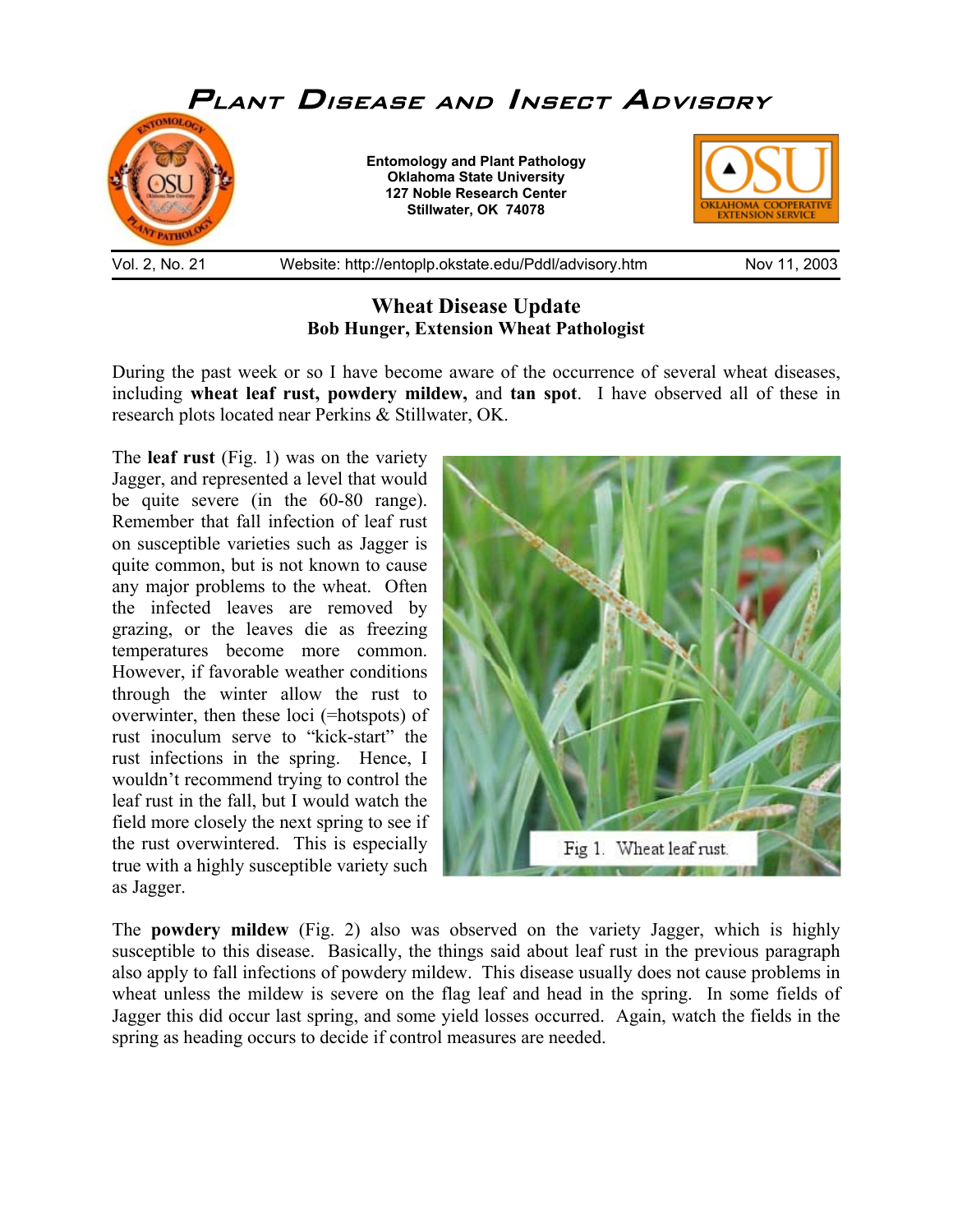

The **tan spot** observed was on Jagalene planted in a no-till situation. Tan spot over-summers on wheat residue, so this is a disease that frequently will become more severe in no- or minimum-tillage situations. In this particular research plot, the black and swollen fruiting structures (Fig. 3 - called pseudothecia) of the fungus that causes tan spot could be easily found on the straw residue. Spores ejected from these fruiting structures have infected the lower leaves causing the typical tan spot lesion (Fig. 4) on many of the leaves. As with the other two diseases, no control recommendations for tan spot are made in the fall. However, these fall infections indicate the importance to watch for the incidence and progression of this

disease in the spring because tan spot can cause more severe losses than leaf rust or powdery mildew. Septoria leaf blotch and Stagonospora glume blotch also over-summer (and overwinter) on straw residue, so occurrence of these diseases also should be monitored closely in the spring.



**Fig 3. Pseudothecia (spore producing structures) of the fungus that causes tan spot of wheat. Spores formed in the black structures are ejected onto seedling wheat leaves.** 



**Fig 4. Typical foliar lesions of tan spot. Note the heavy layer of residue on the soil surface which served as the source of the spores causing these lesions.**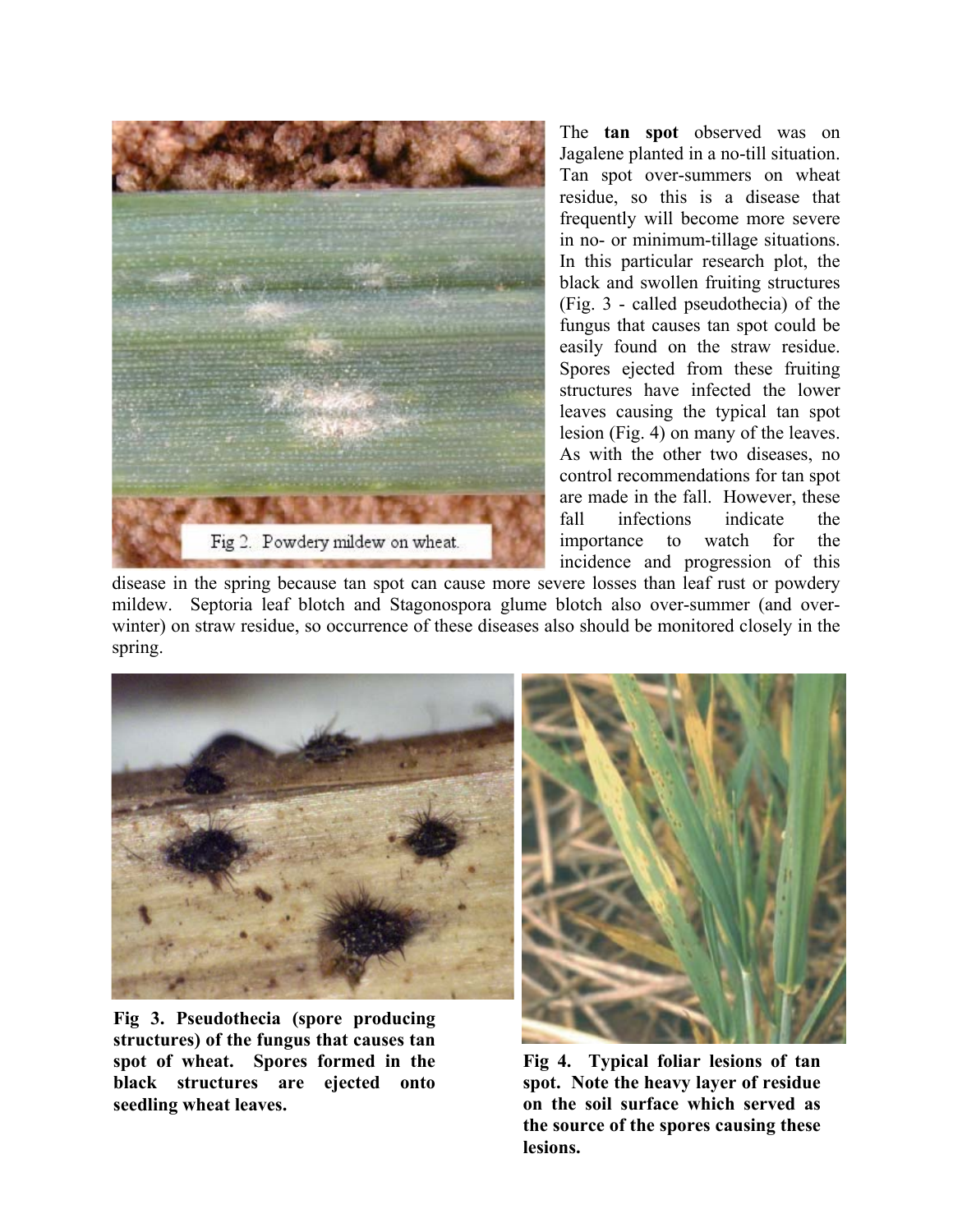Other than these observations, I received one report of wheat dying in southwestern OK from Gary Strickland (Jackson County). It was difficult to be certain of the exact cause (or causes), but possibly one of the root rots along with a combination of heat and drought stress probably contributed to the dead and dying spots in the field. I haven't heard of any other reported problems in wheat from the surrounding states.

One additional personnel note is a welcome to Dr. Jim Stack, who joined the faculty at Kansas State University with responsibility for small grains extension. I first met Jim back when I was in graduate school, and I know he will be excellent in providing the expertise needed in this area.

## **Bed Bugs on the Rise? Richard Grantham, Dir, PDIDL**



 $\overline{a}$ 

A recent newspaper article in the Nov. 6th edition of the *Oklahoman* may cause an increase in the number of calls concerning bedbugs. The article indicates pest control operators around the state are receiving increased calls on bed bugs this year. Although the lab has not received any samples, I thought some additional information may help you in the county offices.

*Cimex lectularius*, the common bed bug, is a bloodsucking parasite of man. They tend not to live on humans and their only contact is for the blood meal. Most blood feeding occurs at night, and they generally seek shelter during the day and become inactive while digesting the blood meal. Cimex feeds by piercing the host with its mouthparts (hollow tubes). Saliva injected at the time of feeding is

associated with local and sometimes widespread hives. There are five juvenile stages known as nymphs, which are miniature versions of the adults in appearance. Each nymphal stage requires at least one blood meal to molt to the next stage and it takes 5-10 minutes for complete engorgement to occur. The entire nymphal development takes 6-8 weeks, while the adult bed bugs can live on average for 6-12 months. There may be several generations per year. All nymphal stages and adults of both sexes require blood for nutrition and development. After mating, each female lays 2-3 eggs a day throughout her lifespan. The cream colored eggs (1mm in length) are cemented on rough surfaces of hiding places, and will hatch around 10 days at room temperature. The bugs apparently locate the host by detecting warmth and carbon dioxide. The bite itself is said to be painless, however the deposition of saliva on the abraded epidermis results in localized wheals or hives. Reactions to the bites may be delayed up to 9 days before lesions appear. Common areas of the body that are affected involve the arms and shoulders.